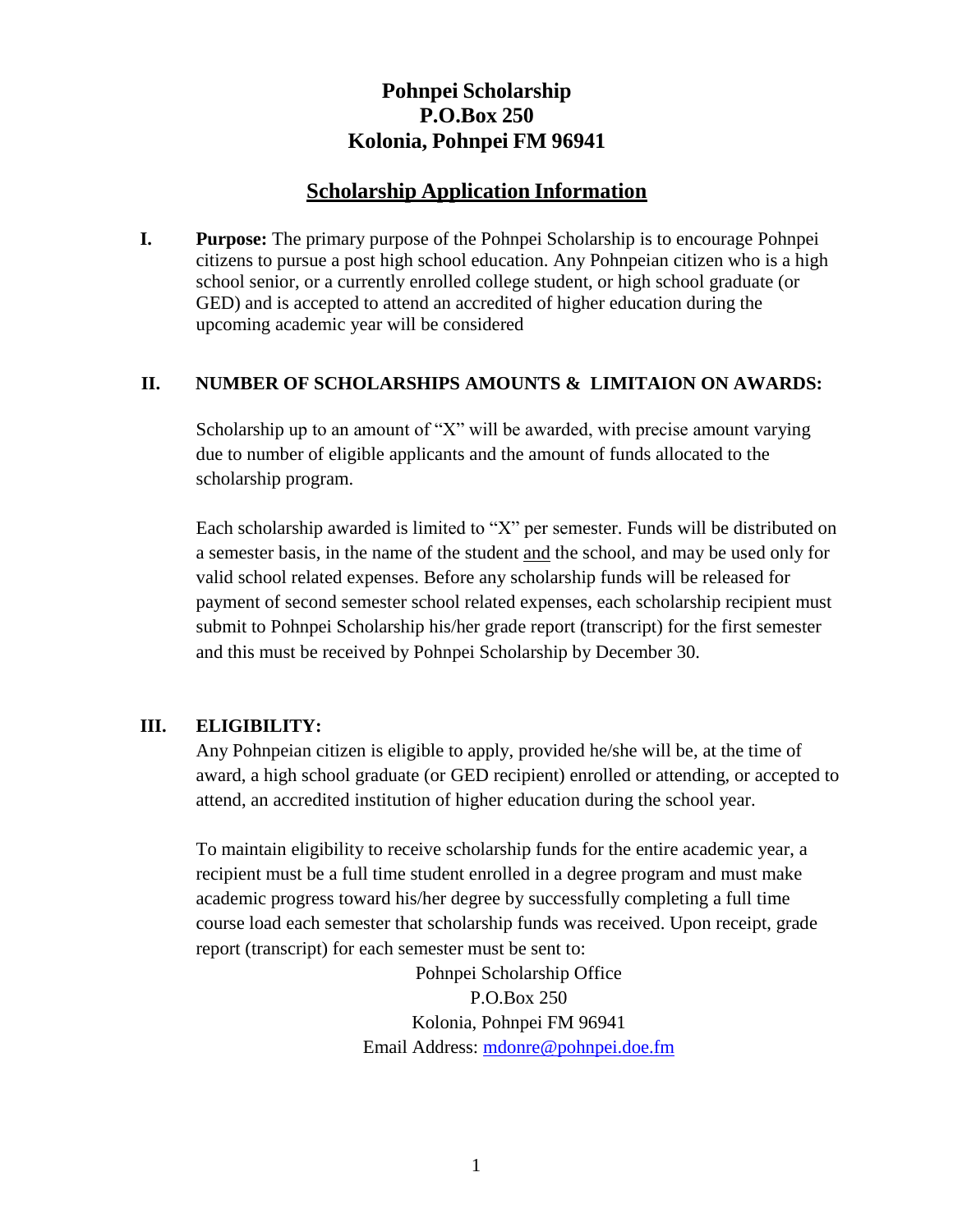Students attending institutions where the academic year is based on a system other than the semester system (e.g., a "term" system) must be enrolled for the equivalent of a full academic year at the institution.

## **IV. INITIAL QUALIFICAION**

- 1. **Applicant** must be a legal resident and **citizen of Pohnpei**
- 2. **Applicant** must **be accepted or currently enrolled** in an undergraduate and graduate level of studies in an **accredited of higher education**.
- 3. **Applicant** must show **proof of attendance** at or **admission into an undergraduate and graduate collegiate program on a full time basis**: minimum of twelve (12) credits or more at undergraduate level, minimum of nine (9) credits or more at graduate level
- **4. Applicant** must be in **good academic standing** at his/hers institution of attendance, with a **minimum cumulative grade point average of 2.50 or its equivalent for undergraduate and a minimum cumulative grade point average of 3.0 or its equivalent for graduate.**
- 5. **Applicant** must **submit a formal application** (see Pohnpei Scholarship Application form attached) **with all required documents and letters of recommendations** attached
- **6.** An application containing **false, misleading or incomplete information will be disqualified.**
- 7. **Applicant** must affirmatively **show the need for financial assistance** in pursuing higher education

## **V. APPLICATION DETAILS & DEADLINE:**

1. To be considered, the Scholarship Office must receive the application and the following additional documents no later than June 30 for Fall semester and December 30 for Spring semester:

A. Acceptance letter

B. Latest transcript

C. Copy of Birth Certificate or Passport (new student only)

D. Three (3) recommendation letters (preferably from teachers, counselors, school administrators or religious leaders)

- 2. Scholarship application form must be filled in completely and accurately in the applicant's own handwriting or typewritten, put N/A in blanks which do not apply. The completed form consists of :
	- A. Personal Information
	- B. Parent Information
	- C. Education Information
	- D. Financial Information
	- E. Reason for Seeking Training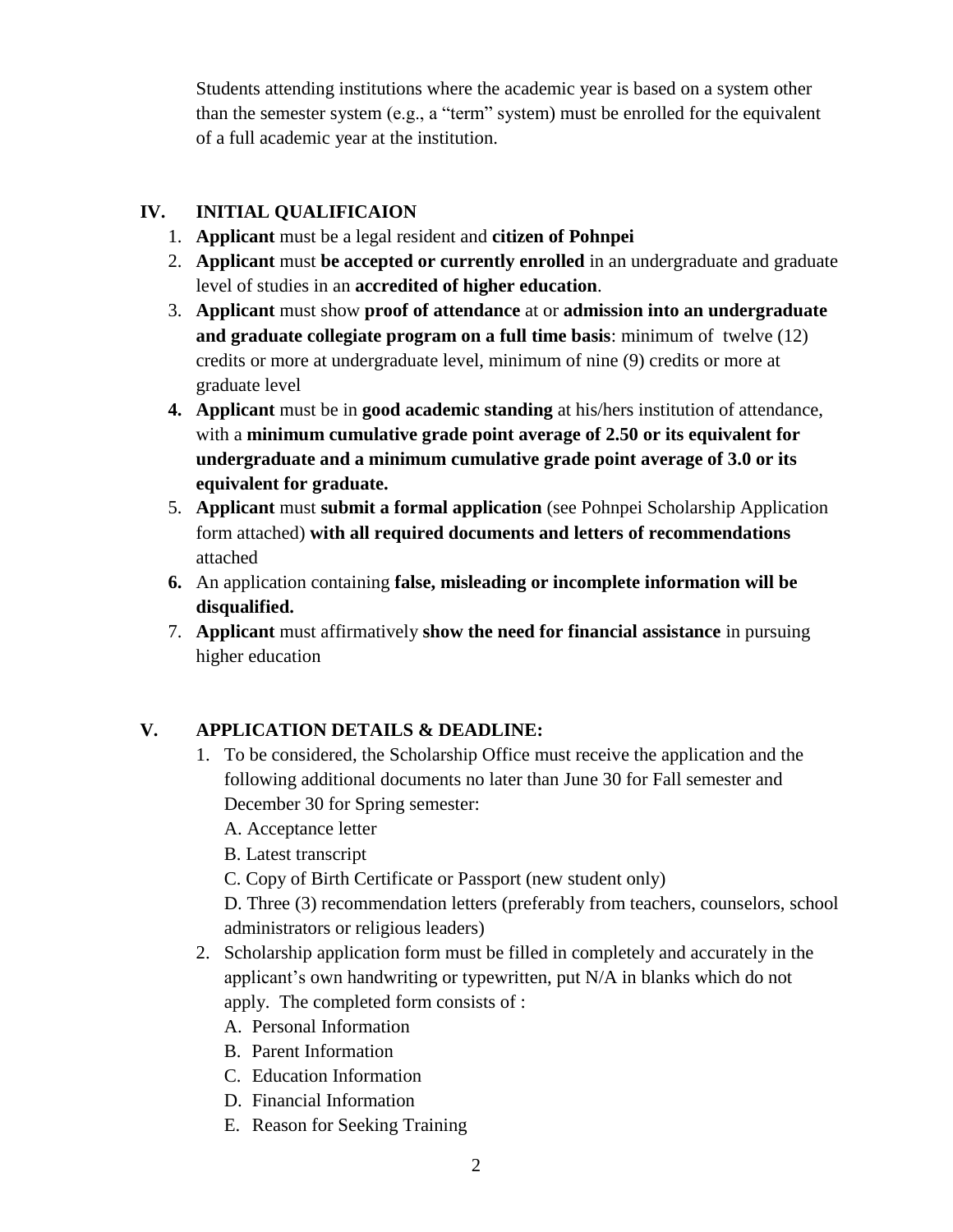- F. Certification
- 3. It is the applicant's responsibility to insure that the prospective educational institution completes Part D1  $\&$  D2 and Part F.2 of the Scholarship application
- 4. Please remember that all mail service to/from Pohnpei can take two weeks or more, even within FSM. Applicants should plan accordingly. Please send the application plus all other required information to:

Pohnpei Scholarship Office P.O.Box 250 Kolonia, Pohnpei FM 96941

#### **VI. REVIEW & APPROVAL:**

The Scholarship Coordinator will do the initial screening of applications and present to Board of Education for final review and approval. All applicants; awarded, not awarded, will be notified immediately by the Scholarship Coordinator

#### **For further information, please contact our Scholarship Office**

Pohnpei Scholarship Office P.O.Box 250 Kolonia Pohnpei FM 96941 Telephone: 320-2103 Email Address: [mdonre@pohnpei.doe.fm](mailto:mdonre@pohnpei.doe.fm)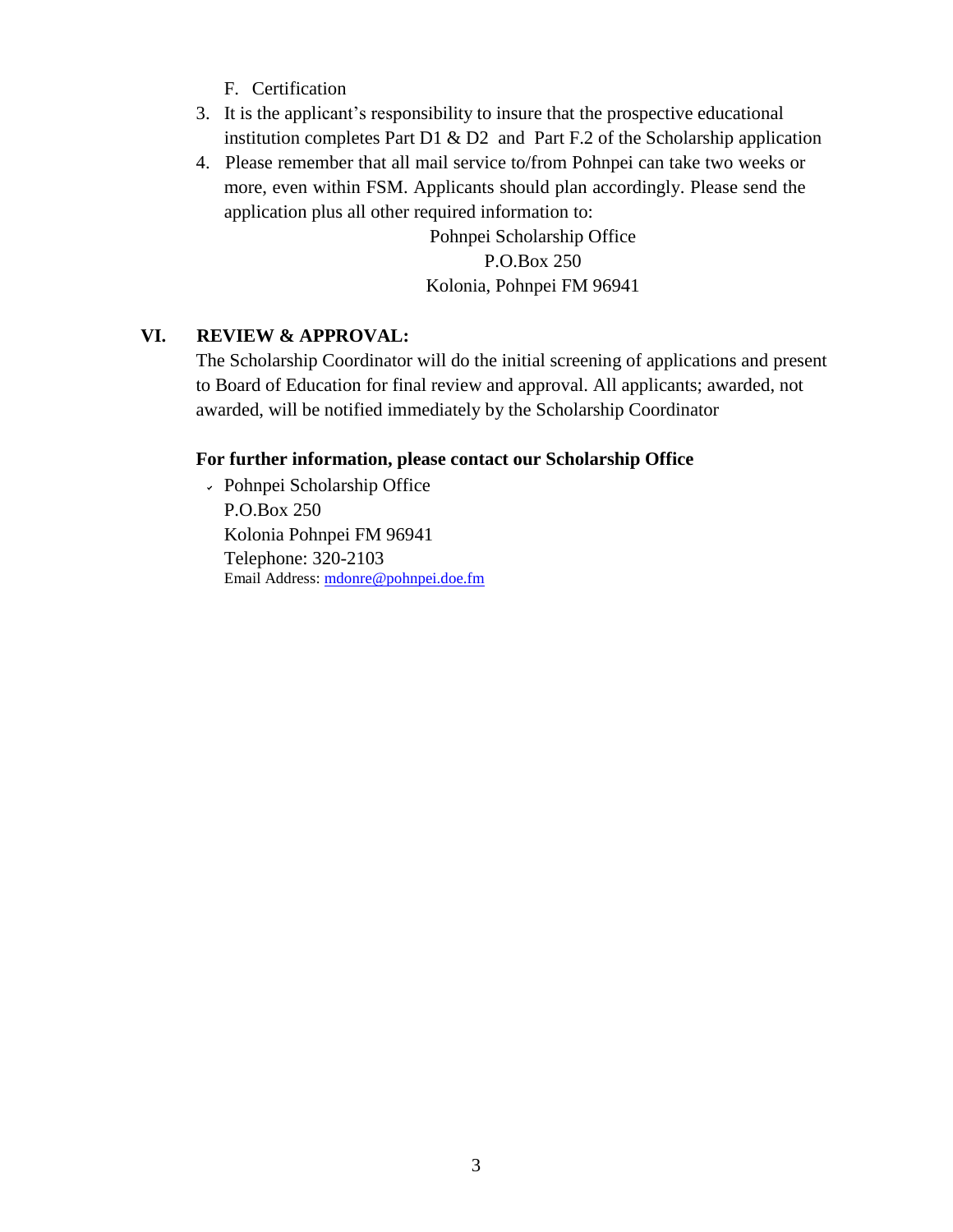

# POHNPEI STATE GOVERNMENT

Department of Education Post Office Box 250 Kolonia, Pohnpei State, FM Tel: (691) 320-2102/2103 **Email: [mdonre@pohnpei.doe.fm](mailto:mdonre@pohnpei.doe.fm)** **IMPORTANT** Deadline for submission: Fall—June 30 Spring—December 30

|                    |  | <b>A. Personal Information</b> |               |  |                     |  |  |
|--------------------|--|--------------------------------|---------------|--|---------------------|--|--|
| <b>Family Name</b> |  |                                | Given Name(s) |  | <b>Municipality</b> |  |  |
|                    |  |                                |               |  |                     |  |  |
| Male               |  | Female                         |               |  | Age:                |  |  |

 $\overline{a}$ 

| Date of Birth (dd/mm/yy): | <b>Place of Birth:</b>  | <b>Marital Status: Single</b><br><b>Married</b> |
|---------------------------|-------------------------|-------------------------------------------------|
| <b>Social Security #:</b> | <b>Mailing Address:</b> | <b>E-Mail Address:</b>                          |
| <b>FM</b>                 | P.O.BOX                 | Telephone                                       |
| U.S                       | City                    | Fax                                             |
|                           | <b>State</b>            | If Married, Name of Spouse:                     |
|                           | Zip Code                | <b>No. of Dependents</b>                        |
|                           |                         | Spouse Income:                                  |

## **B: Parent/Guardian Information**

| <b>Father's Name &amp; Address:</b> | <b>Father's Employer: Name &amp; Address:</b>  | <b>Father Annual Income:</b>   |
|-------------------------------------|------------------------------------------------|--------------------------------|
|                                     |                                                |                                |
| <b>Mother's Name &amp; Address:</b> | <b>Mother's Employer: Name &amp; Address:</b>  | <b>Mother Annual Income:</b>   |
| <b>Guardian Name &amp; Address:</b> | <b>Guardian's Employer: Name &amp; Address</b> | <b>Guardian Annual Income:</b> |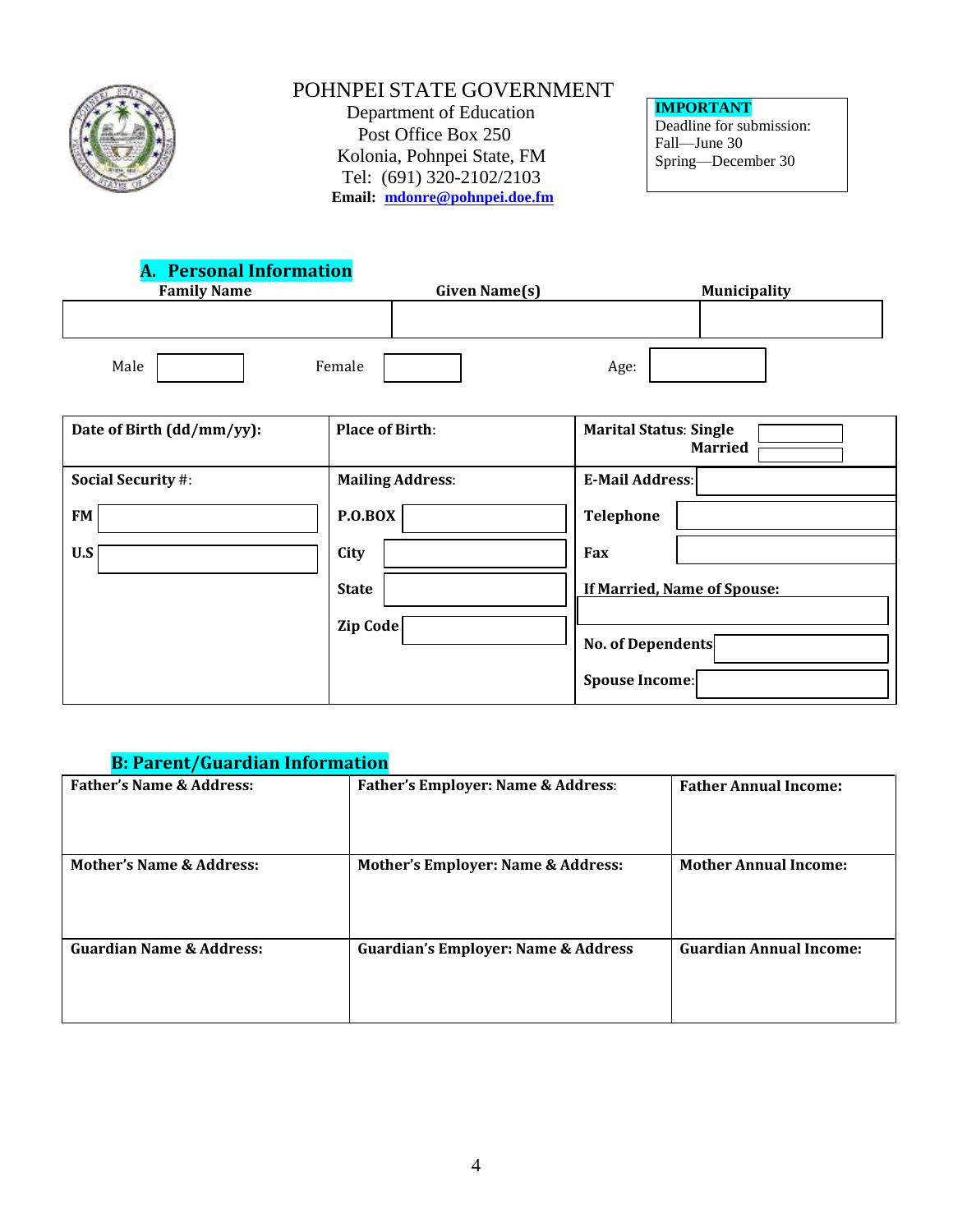## **C. Education Information**

| Name & Address of Secondary Attended:                                                                | Name & Address of Post Secondary Institution where<br>Financial aid will be use:                               |  |  |
|------------------------------------------------------------------------------------------------------|----------------------------------------------------------------------------------------------------------------|--|--|
| Applying to enter:                                                                                   | <b>Date Transcript Requested:</b>                                                                              |  |  |
| Admitted:<br><b>Academic Year:</b>                                                                   | Date by which aid requested:                                                                                   |  |  |
| Name & Address of School Official who should be<br>notified of the amount and term of your financial | College standing at time financial aid will be used:<br>Fresh _______ Soph ______ Junior _______ Senior ______ |  |  |
| aid:                                                                                                 | Date of Graduation                                                                                             |  |  |
|                                                                                                      | <b>Cumulative Grade:</b><br><b>Grade point Average</b>                                                         |  |  |
| Date Term:                                                                                           | <b>Period of Study:</b>                                                                                        |  |  |
| End:<br>Begin:                                                                                       | $Fall: ____________$ Spring: $__________$                                                                      |  |  |
| Expected date of Graduation:                                                                         |                                                                                                                |  |  |

- **Proposed Study Program (Level of Study) Undergraduate Degree Vocational Training – Diploma/Certificate**
- **Master (research)**
- **Masters (course work) Postgraduate**

## **Proposed Study Program (Intended Degree of Study)**

| Level(Undergraduate/Post<br>Graduate | Intended Degree of Study | <b>Major (Specific Focus)</b> |
|--------------------------------------|--------------------------|-------------------------------|
|                                      |                          |                               |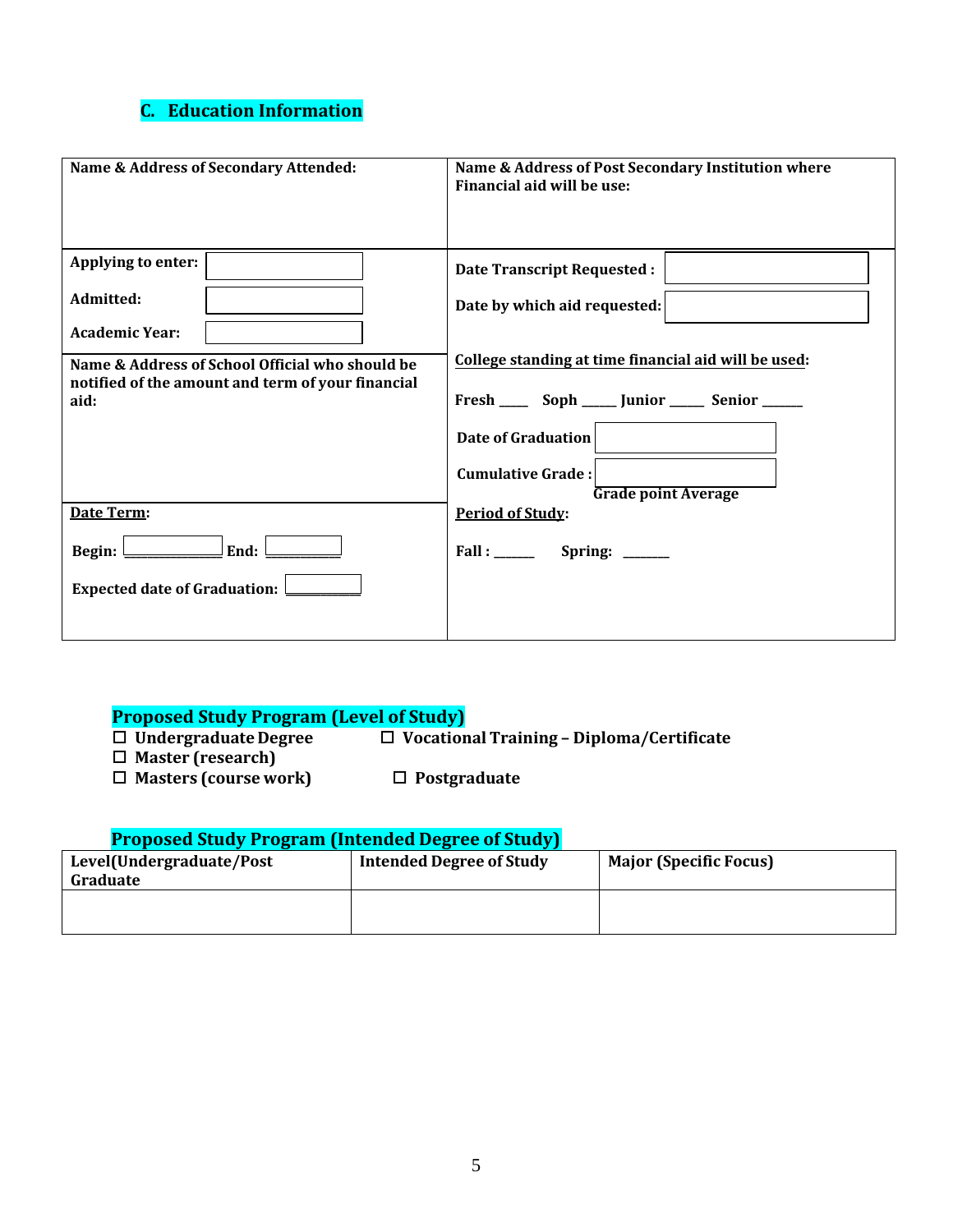# **D. Financial Information**

# **D.1 Estimated Education Expenses per Academic Yea<sup>-</sup>**

| <b>Testing</b>                                              | Fall | <b>Spring</b> | <b>Total</b> |
|-------------------------------------------------------------|------|---------------|--------------|
|                                                             |      |               |              |
| <b>School Tuition Fees</b>                                  |      |               |              |
| <b>Books and School Supplies</b>                            |      |               |              |
|                                                             |      |               |              |
| Room & Board                                                |      |               |              |
| <b>Personal Expenses</b>                                    |      |               |              |
| <b>Transportation Expenses</b>                              |      |               |              |
| <b>Other Expenses (Specify)</b>                             |      |               |              |
| <b>Total Education Expenses (sum of fall and</b><br>spring) |      |               |              |

## **D.2 Estimated Financial Aid Assistance per Academic Year**

| Personal Funds (cash, saving, etc)              | Fall | <b>Spring</b> | <b>Total</b> |
|-------------------------------------------------|------|---------------|--------------|
|                                                 |      |               |              |
| <b>Private Loan</b>                             |      |               |              |
| <b>Earning While in School</b>                  |      |               |              |
|                                                 |      |               |              |
| <b>Parental Support</b>                         |      |               |              |
|                                                 |      |               |              |
| <b>Spouse's Support</b>                         |      |               |              |
| Others (specify)                                |      |               |              |
|                                                 |      |               |              |
| <b>Federal Pell Grant (place X if applied)</b>  |      |               |              |
|                                                 |      |               |              |
| <b>Federal Work Study Program</b>               |      |               |              |
|                                                 |      |               |              |
| <b>Total Financial Assistance Aid Available</b> |      |               |              |
| Amount of Financial Assistance required to      |      |               |              |
|                                                 |      |               |              |
| meet Educational Expenses                       |      |               |              |

| <b>OTHER FINANCIAL AWARDS (SCHOLARSHIPS, LOANS &amp; OTHERS) AND SOURCES</b><br>Note: The applicant must list all of his /hers sources and amounts and enter below: |                                                     |  |  |  |  |  |
|---------------------------------------------------------------------------------------------------------------------------------------------------------------------|-----------------------------------------------------|--|--|--|--|--|
| 1. Name/Title of Award                                                                                                                                              | 2. Name of Source<br>4. Fiscal Year<br>Amount<br>3. |  |  |  |  |  |
|                                                                                                                                                                     |                                                     |  |  |  |  |  |
|                                                                                                                                                                     |                                                     |  |  |  |  |  |
|                                                                                                                                                                     |                                                     |  |  |  |  |  |
|                                                                                                                                                                     |                                                     |  |  |  |  |  |
|                                                                                                                                                                     |                                                     |  |  |  |  |  |
|                                                                                                                                                                     |                                                     |  |  |  |  |  |
|                                                                                                                                                                     |                                                     |  |  |  |  |  |
|                                                                                                                                                                     |                                                     |  |  |  |  |  |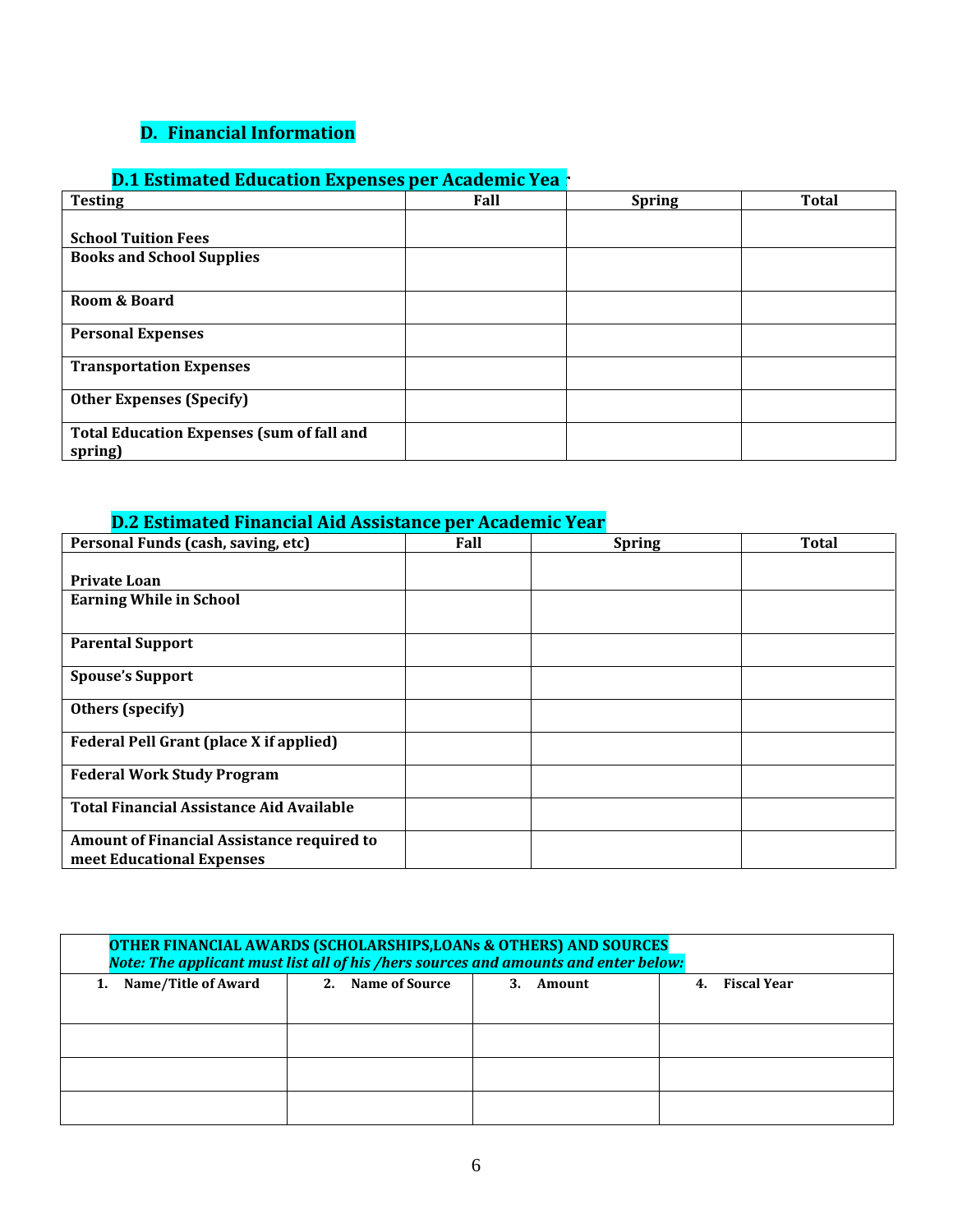**E. Reasons for Seeking Training: (***attach more pages, if required***)**

**How will the proposed training benefit your country?**

**What skills do you intend to learn from the proposed training?**